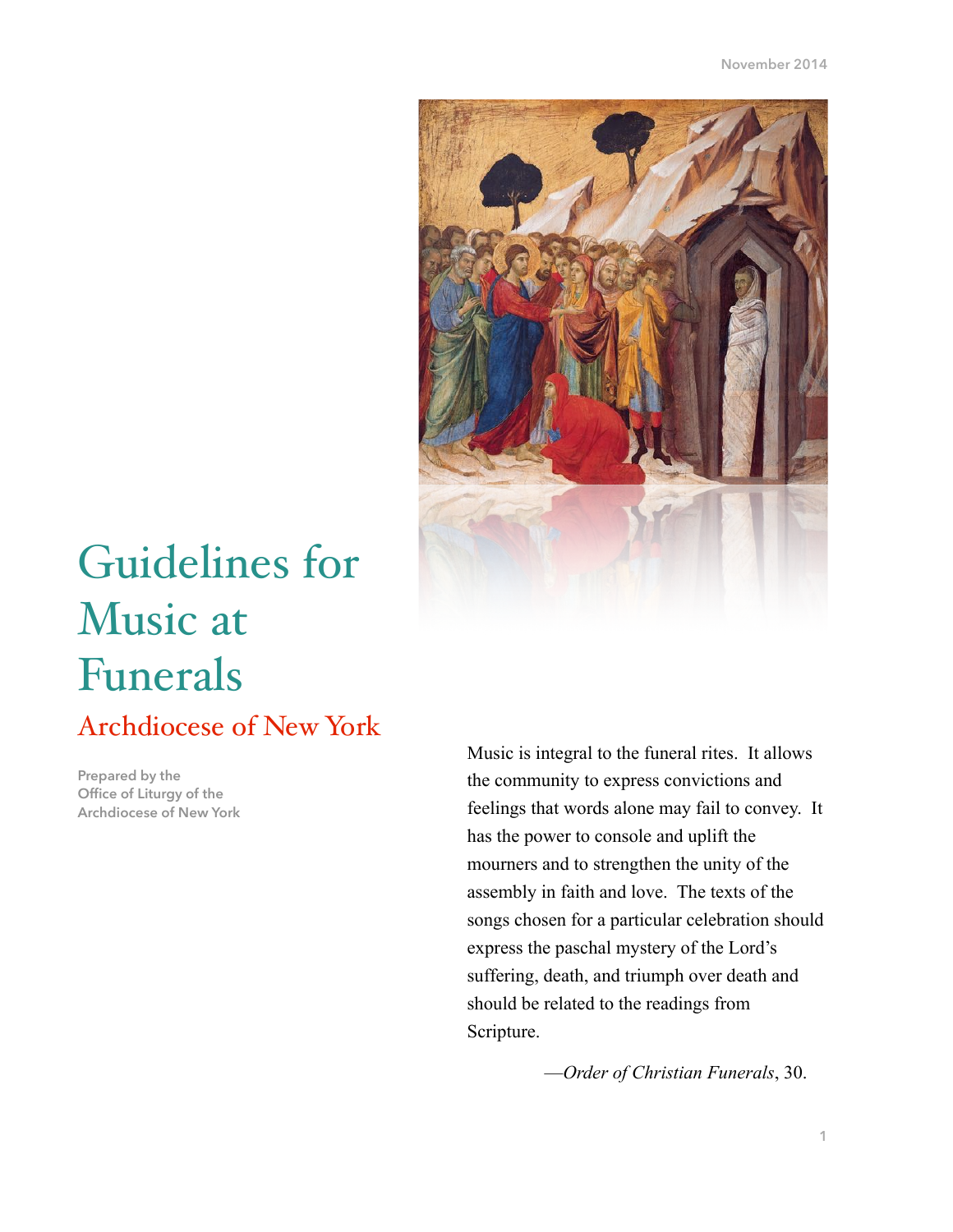In the celebration of her funeral rites, the Church recalls and participates in the redemption won for humanity by the Passion, Death and Resurrection of Jesus Christ. In these same liturgies, the Church ministers to those who mourn the loss of a loved one and prays for those who have completed their earthly journey. The music which is chosen for the celebration of these rites can play a powerful role in supporting, consoling, and uplifting the participants, helping "to create in them a spirit of hope in Christ's victory over death and in the Christian's share in that victory."<sup>1</sup> The following guidelines are meant to assist family and friends of the deceased, music directors, and celebrants in the selection of music for funeral liturgies that will reflect Christ's Paschal Mystery and the Church's hope in eternal life.

## *ACTIVE PARTICIPATION*

The Second Vatican Council's *Constitution on the Sacred Liturgy* states that full, conscious, and active participation is the right and duty of every baptized person, and is demanded by the very nature of the liturgy. By means of this participation, the liturgy also functions as the "indispensable source from which the faithful are to derive the true Christian spirit".2



Singing and listening to sacred music is one of the principal means by which active participation can take place within the liturgy. This form of participation:

- (a) should be above all *internal,* in the sense that by it the faithful join their minds to what they pronounce or hear and cooperate with heavenly grace;
- (b) must be, on the other hand, *external* also, that is, such as to show the internal participation by… the acclamations, responses, and singing. The faithful should also be taught to unite themselves interiorly to what the ministers or choir sing so that by listening to them they may raise their minds to God.3

Pope Saint John Paul II summarized the Church's understanding of active participation this way:

<sup>&</sup>lt;sup>1</sup> Order of Christian Funerals [OCF], 31.

<sup>2</sup> Second Ecumenical Council of the Vatican, Constitution on the Sacred Liturgy, *Sacrosanctum Concilium* (December 4, 1963), 14.

<sup>&</sup>lt;sup>3</sup> Sacred Congregation of Rites, *Musicam sacram* (March 5, 1967), 15.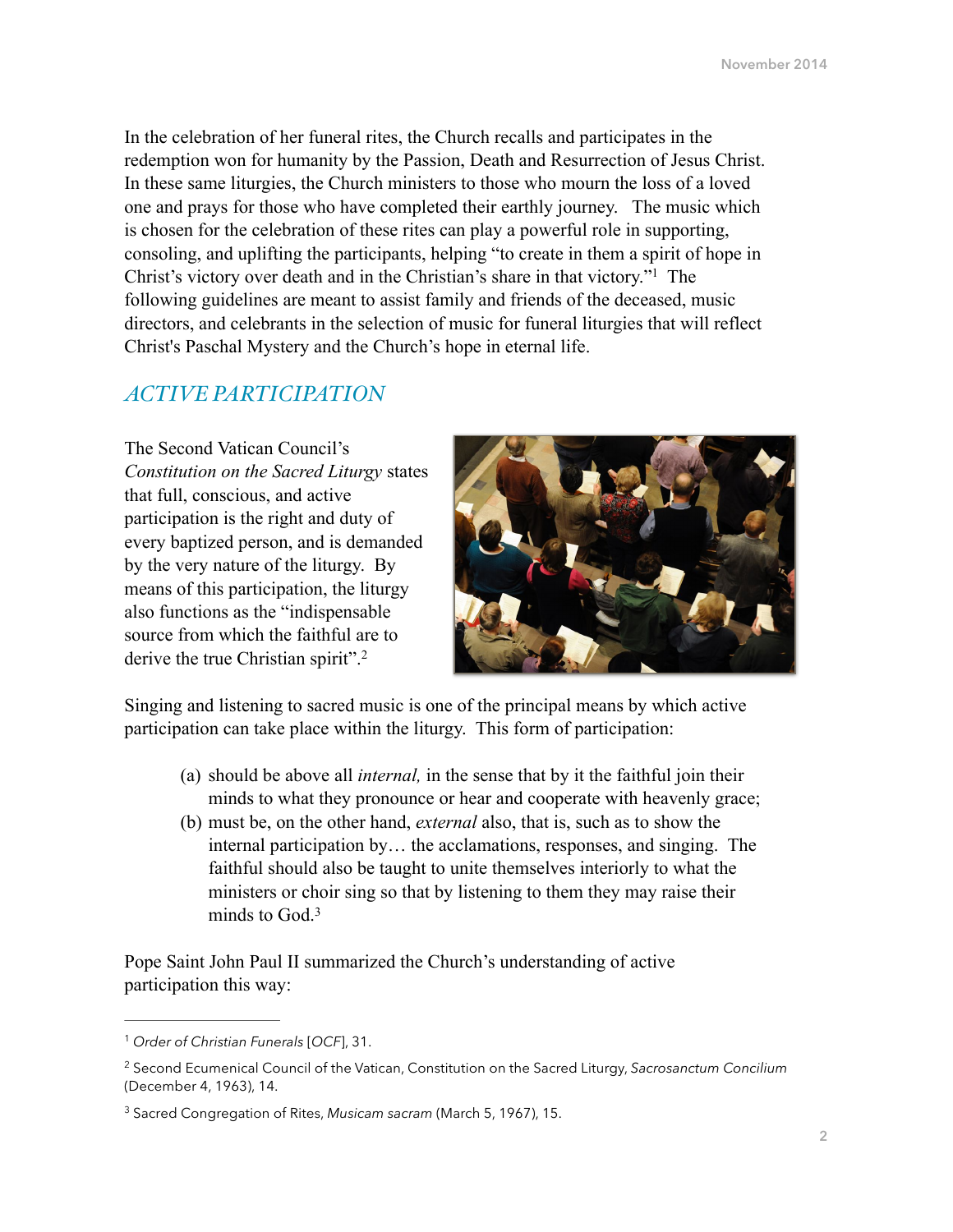In gesture, word, song, and service, all the members of the community take part in an act of worship, which is anything but inert or passive. Yet active participation does not preclude the active passivity of silence, stillness, and listening; indeed, it demands it. Worshippers are not passive, for instance, when listening to the readings or the homily, or following the prayers of the celebrant, and the chants and music of the liturgy. These are experiences of silence and stillness, but they are in their own way profoundly active.4

This description of active participation reflects the reality at Christian funerals that some who are are present may be inspired to sing, while other mourners may be inclined to prayerfully listen to a cantor, soloist, or choir.<sup>5</sup> The music that is chosen for the funeral rites should ideally allow for both forms of participation, bearing in mind the diverse needs of a grieving community.

# *MUSIC SELECTION*

#### **Qualities of Sacred Music**

The Church has indicated that music must have three qualities in order to be considered sacred and suitable for liturgy. It must be *holy,* and therefore must exclude all which is not sacred in character. It must be *true art*, and have a goodness and beauty of form. And it must, at the same time, be *universal,* so that "nobody of any nation



may receive an impression other than good on hearing" this music. These three

John Paul II, (Address to Bishops of the Northwest Provinces of the USCCB), in *Ad Limina Addresses: The* <sup>4</sup> *Addresses of His Holiness Pope John Paul II to the Bishops of the United States, February 1998–October 1998*  (Washington, D.C.: United States Conference of Catholic Bishops, 1998), no.3.

<sup>&</sup>lt;sup>5</sup> OCF, 33.

Pius X, motu proprio *Tra le sollecitudini* (November 22, 1903)*,* 2. <sup>6</sup>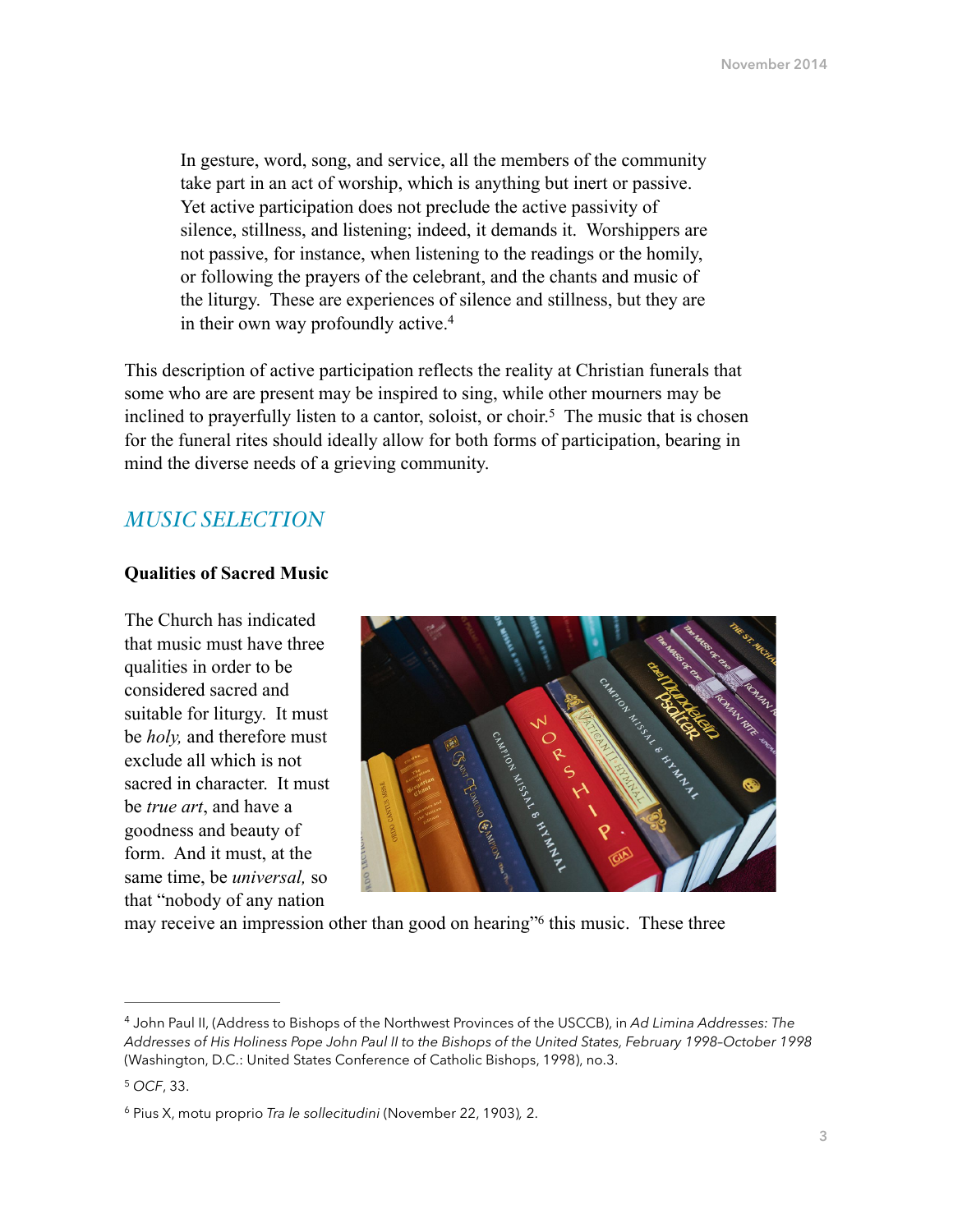qualities enable sacred music to "express and interpret the [sacred] text correctly and make it more meaningful."7

The Church has indicated that the style of music which best exemplifies the three qualities of sacred music is Gregorian chant which, by virtue of its intimate connection with the Word of God, is recognized as "especially native to the Roman liturgy. Therefore, other things being equal, it should be given pride of place in liturgical services."<sup>8</sup> Classical polyphony and modern music also have a valued place in Catholic worship, provided that this music corresponds "to the spirit of the liturgical action and  $\ldots$  fosters the participation of all the faithful."<sup>9</sup>

No matter what style of music is selected for the celebration of the Church's funeral rites, it is "necessary... to emphasize that music destined for sacred rites must have *holiness* as its reference point."<sup>10</sup> That is, such music should be intimately linked to the liturgical action and possess the qualities of prayer, dignity, and beauty. When this occurs, sacred music will serve to make "the liturgical prayers of the Christian community more alive and fervent so that everyone can praise and beseech the Triune God more powerfully, more intently and more effectively."<sup>11</sup>

#### **Popular Music**

Family and friends of the deceased sometimes wish to include secular songs or instrumental works within Christian funerals. Even when such works have special meaning to the deceased or the mourners, they still may be inappropriate for use in liturgical celebrations when thoughtfully and carefully considered in light of the focus of the Church's funeral liturgies and the purpose of sacred music.

The *Order of Christian Funerals* indicates that the music selected for funeral rites should express Christ's Paschal Mystery and a Christian's participation in that Mystery.<sup>12</sup> As well, "the texts intended to be sung [at the liturgy]... should be drawn chiefly from Holy Scripture and from liturgical sources."<sup>13</sup> In sum, "music should

Bishops' Committee on the Liturgy of the United States Catholic Conference. *Music in Catholic Worship* <sup>7</sup> (Washington, DC: United States Conference of Catholic Bishops, 1972), 32.

*Sacrosanctum Concilium*, 116. <sup>8</sup>

*General Instruction of the Roman Missal* [*GIRM*], Liturgy Documentary Series 14 (Washington, D.C.: United 9 States Conference of Catholic Bishops, 2011), 41.

<sup>&</sup>lt;sup>10</sup> John Paul II, *Chirograph for the Centenary of the Motu Proprio "Tra le sollectitudini" on Sacred Music* (November 22, 2003), 4.

<sup>&</sup>lt;sup>11</sup> Pius XII, *Musicae sacrae disciplina* (December 25, 1955), 31.

<sup>12</sup> OCF, 30.

<sup>&</sup>lt;sup>13</sup> Sacrosanctum Concilium, 121.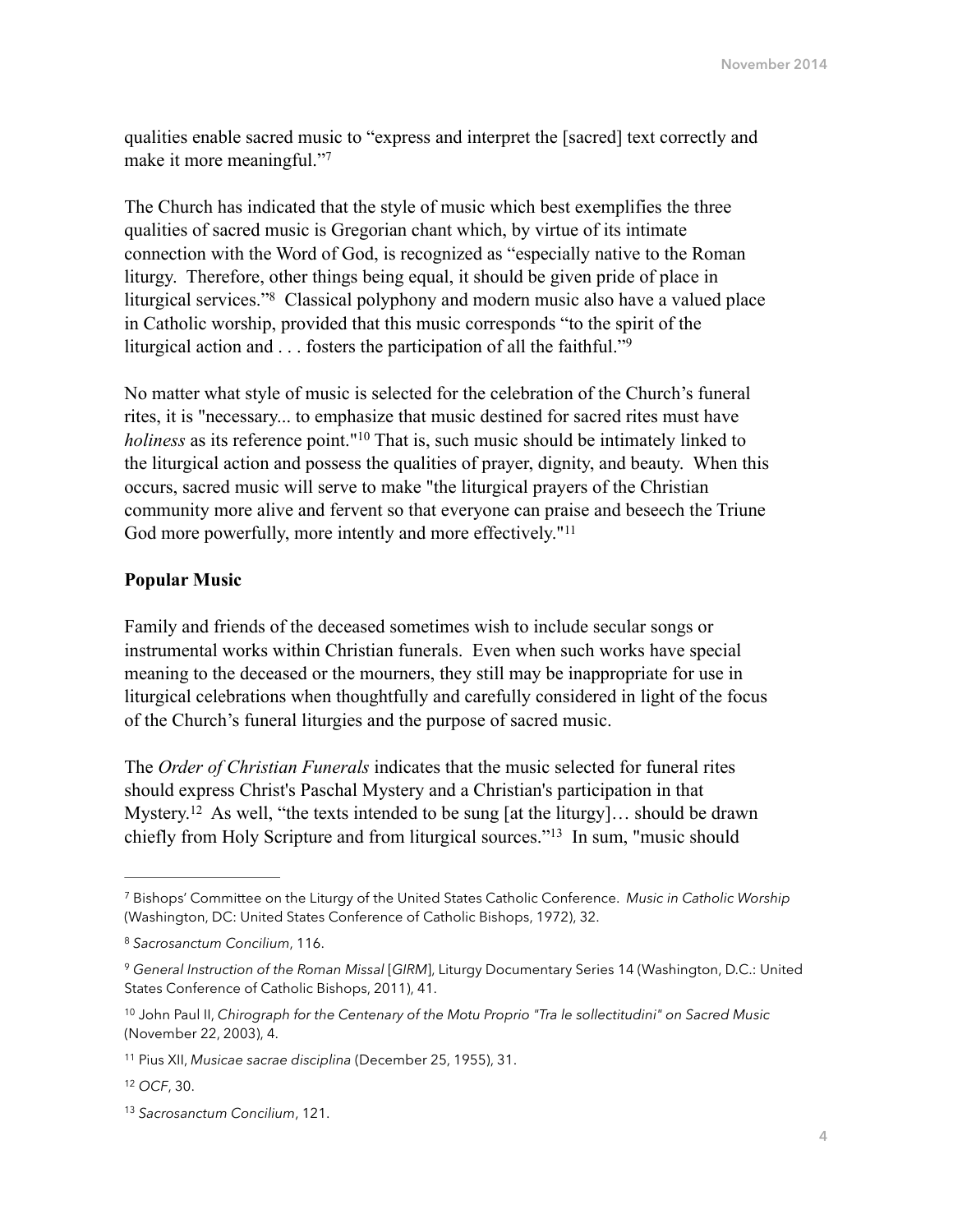never be used to memorialize the deceased, but rather to give praise to the Lord, whose Paschal Sacrifice has freed us from the bonds of death."<sup>14</sup>

#### **Pre-recorded Music**

The bishops of the United States have indicated that pre-recorded music "lacks the authenticity provided by the living liturgical assembly gathered for the Sacred Liturgy."<sup>15</sup> It is not pre-recorded music, but rather, the "lives of the faithful, their praise, sufferings, prayer, and work [which are to be] united with those of Christ and so acquire a new value"<sup>16</sup> through the celebration of the liturgy. For this reason, prerecorded music should not, as a general norm, be used within the Church's funeral rites.

#### **Musical Instruments**

Instruments which are used to accompany the singing of the congregation or to provide instrumental accompaniment to liturgical actions should be suitable for sacred use. In the Catholic Church, the pipe organ "is the traditional musical instrument" because it can "most effectively elevate people's spirits to God and things above." However, other wind, string, or percussion instruments may be used, "provided they are truly suitable for sacred use or can be made suitable."17



<sup>&</sup>lt;sup>14</sup> United States Conference of Catholic Bishops, *Sing to the Lord: Music in Divine Worship* (Washington, DC: United States Conference of Catholic Bishops, 2007), 248.

<sup>&</sup>lt;sup>15</sup> Sing to the Lord, 93.

<sup>&</sup>lt;sup>16</sup> CCC, 1368.

<sup>&</sup>lt;sup>17</sup> Sacrosanctum Concilium, 120.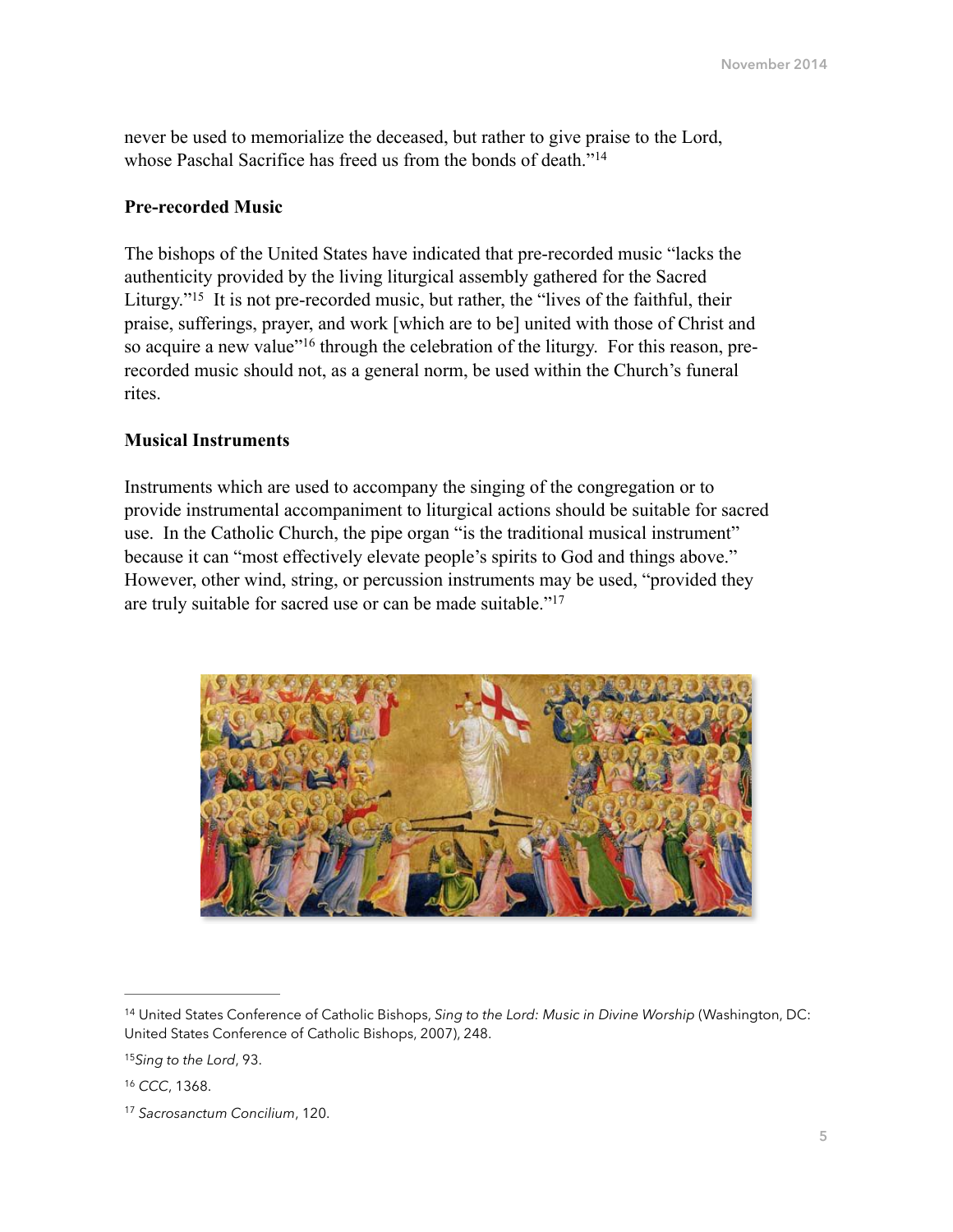# *The Vigil*

The *Order of Christian Funerals* indicates that music is an integral part of the *Vigil for the Deceased.* The rite makes provision for an opening song following the greeting.<sup>18</sup> The responsorial psalm may be sung.<sup>19</sup> An option is also given to conclude the vigil with a song, either in place of or in conjunction with a period of silent prayer.<sup>20</sup>

When some portion of the Office for the Dead is celebrated during the vigil liturgy, the singing of the hymn, psalmody, and gospel canticle is strongly encouraged.<sup>21</sup> The other parts of the Office may be sung, as circumstances may suggest.

When the Vigil is celebrated in a funeral home which lacks a suitable musical instrument, the choice of music should be guided by the principles of simplicity and adaptability. Many liturgical publishers produce small booklets for the Vigil which may be useful in aiding the assembled mourners to sing the ritual dialogues and hymns.<sup>22</sup>

# *The Mass of Christian Burial*

The *Order of Christian Funerals* indicates that, within the Mass of Christian Burial, "preference should be given to the singing of the acclamations, the responsorial psalm, the entrance and communion songs, and especially the song of farewell at the final commendation."<sup>23</sup> What follows are guidelines and suggestions which may assist the mourners, music director, and celebrant in choosing appropriate music at these and other times within the liturgy. These indications are also applicable to the celebration of a *Funeral Liturgy Outside of Mass*, where appropriate.

#### **Family Involvement in Music Selection**

Family members are encouraged to play a role in the planning of the music for the funeral Mass. $24$  Many pastors and pastoral associates have found it helpful to provide the mourners with a simple guide to selecting music for this liturgy. This guide may include a list of antiphons, psalms, and hymns which are appropriate for the funeral

- <sup>19</sup> OCF, 75.
- <sup>20</sup> OCF, 81.
- <sup>21</sup> OCF, 372.
- 22 OCF, 372.
- <sup>23</sup> OCF, 157.
- *OCF*, 17. <sup>24</sup>

<sup>18</sup> OCF, 70.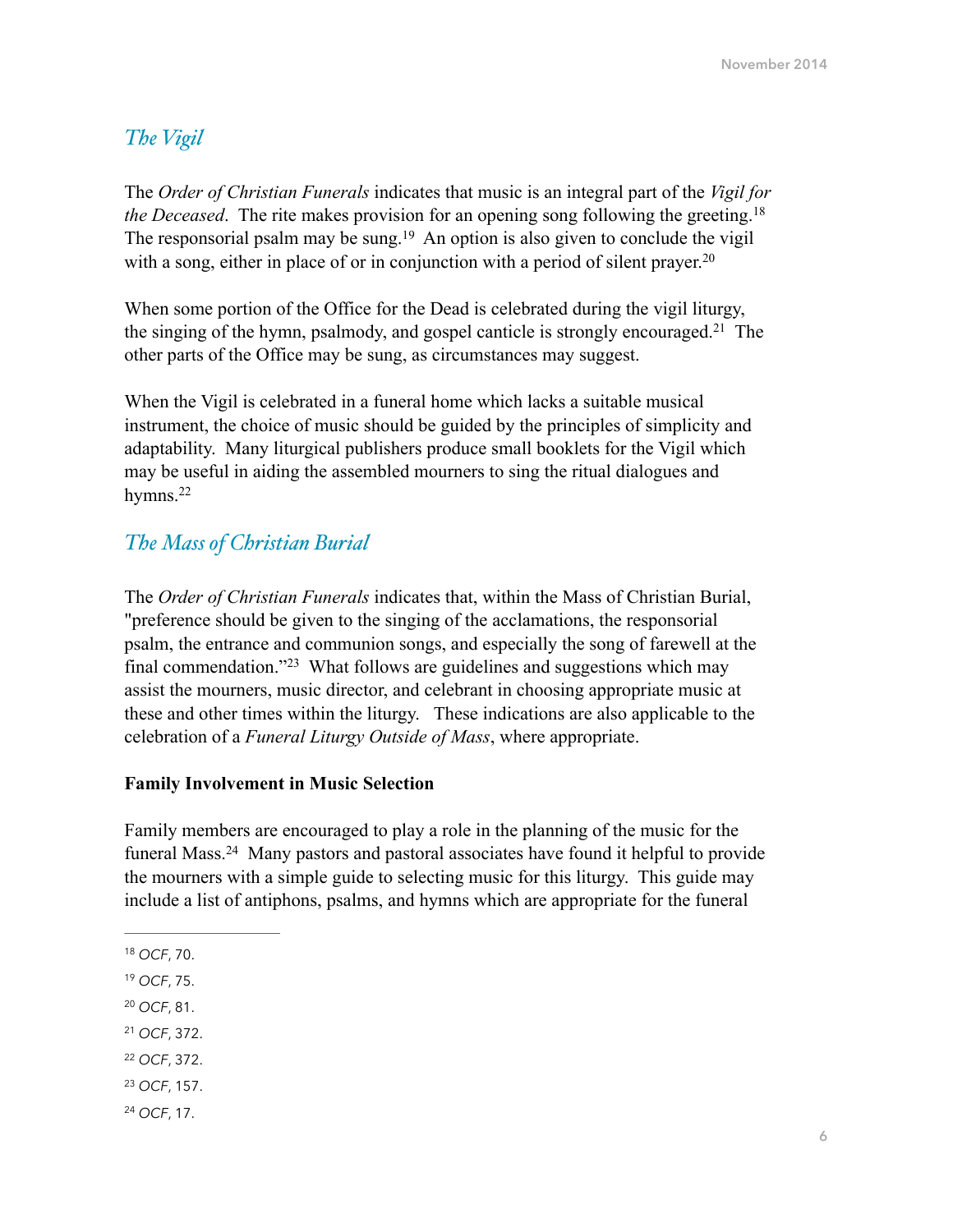liturgy. Sample lists of music are available from the archdiocesan Office of Liturgy and the archdiocesan Commission on Liturgical Music.

#### **Prelude Music**

As the congregation gathers, it should be greeted by music which invites a sincere and sober reflection on the sacred mysteries which will be celebrated. Chorale preludes based upon the hymn tunes to be sung during the Mass are often an excellent means of familiarizing worshipers with the melodies that will be sung during the liturgy.

#### **The Entrance Procession**

The purpose of the entrance is to "open the celebration, foster the unity of those who have been gathered, introduce their thoughts to the mystery of the liturgical time or festivity, and accompany the procession of the priest, $25$  other ministers, and mourners.

The first option given for sacred music at the entrance of the Mass is the antiphon from the *Roman Missal* or the antiphon and its psalm from the *Roman Gradual*. 26 Other settings of the antiphon, other psalms or antiphons, or even hymns approved by the bishops of the United States may also be used during the Entrance. In addition, the *Order of Christian Funerals* offers the option of using any of the alternative texts for the Song of Farewell during the entrance procession.27

The entrance song should not be sung only by the cantor. Rather, it may be sung alternately by the choir or cantor along with the people or entirely by either the people or choir.28

#### **Psalm**

The psalm "fosters meditation on the Word of God."<sup>29</sup> It is preferred that the psalm be sung rather than spoken, as the psalms were written as hymns for the people of Israel. The psalmist or cantor is to sing the verses of the psalm from the ambo or another suitable place. The response to the psalm is sung by the congregation unless the psalm is sung straight through without a response.

- <sup>28</sup> GIRM, 48.
- <sup>29</sup> GIRM, 61.

<sup>&</sup>lt;sup>25</sup> GIRM, 47.

<sup>&</sup>lt;sup>26</sup> GIRM, 48.

<sup>&</sup>lt;sup>27</sup> OCF, 403.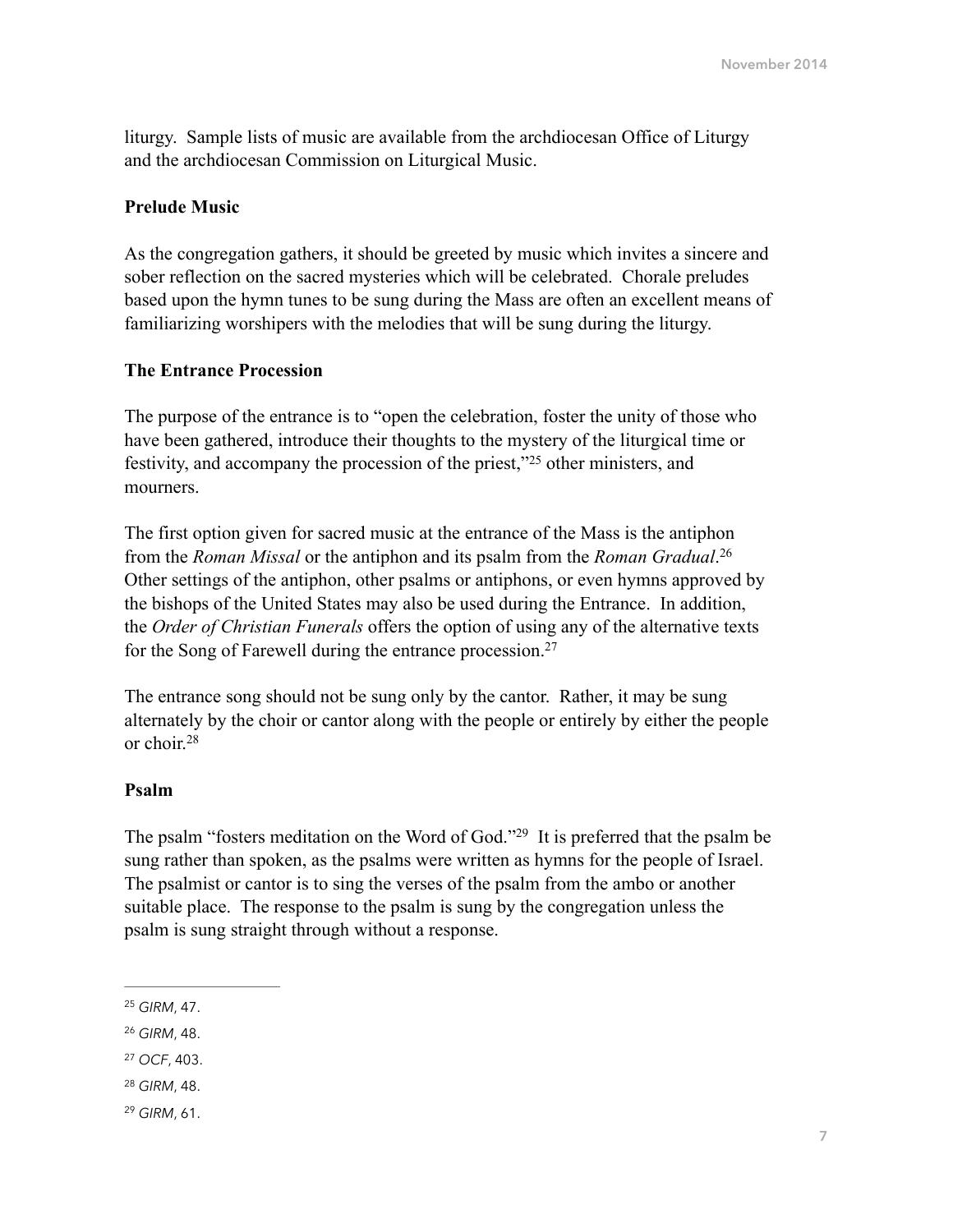Because the texts of Scripture in the *Order of Christian Funerals* are interchangeable,  $30$  the psalm which is selected should "most closely reflect the particular circumstances and the needs of the mourners."<sup>31</sup> However, "songs or hymns may not be used in place of the Responsorial Psalm"<sup>32</sup> as set forth in the liturgical books.

#### **Sequence**

It should be noted that there is no Sequence (*e.g.*, the *Dies irae*) in Masses of the Dead in the Ordinary Form of the Roman Rite.

#### **Acclamation before the Gospel**

The Alleluia or Verse Before the Gospel (depending on the liturgical season) is sung in order to welcome and greet the Lord in the Gospel. A cantor or choir should lead the singing of the Acclamation by the congregation, while the cantor or choir alone sings the Verse.<sup>33</sup> If the Acclamation is not sung, it may be omitted when there is only one reading before the Gospel.34

#### **Gospel**

The Gospel may be chanted by the deacon or priest, if no deacon is present.<sup>35</sup>

#### **Universal Prayer (Prayer of the Faithful)**

This prayer, in which the faithful "offer prayers to God for the salvation of all," $36$  may be sung by a deacon or cantor if no deacon is present. The congregation may also respond in song.

#### **Preparation of the Gifts**

During this rite, the bread and the wine are brought to the altar. This action is accompanied by the Offertory Chant, "which continues at least until the gifts have

*GIRM*, 69. <sup>36</sup>

See Part III of the *OCF*. <sup>30</sup>

<sup>31</sup> OCF, 344.

*GIRM*, 61. See also Congregation for Divine Worship and Discipline of the Sacraments, *Redemptionis* <sup>32</sup> *Sacramentum* (March 25, 2004), 62.

<sup>33</sup> GIRM, 62.

<sup>34</sup> GIRM, 63.

<sup>&</sup>lt;sup>35</sup> GIRM, 38, 40.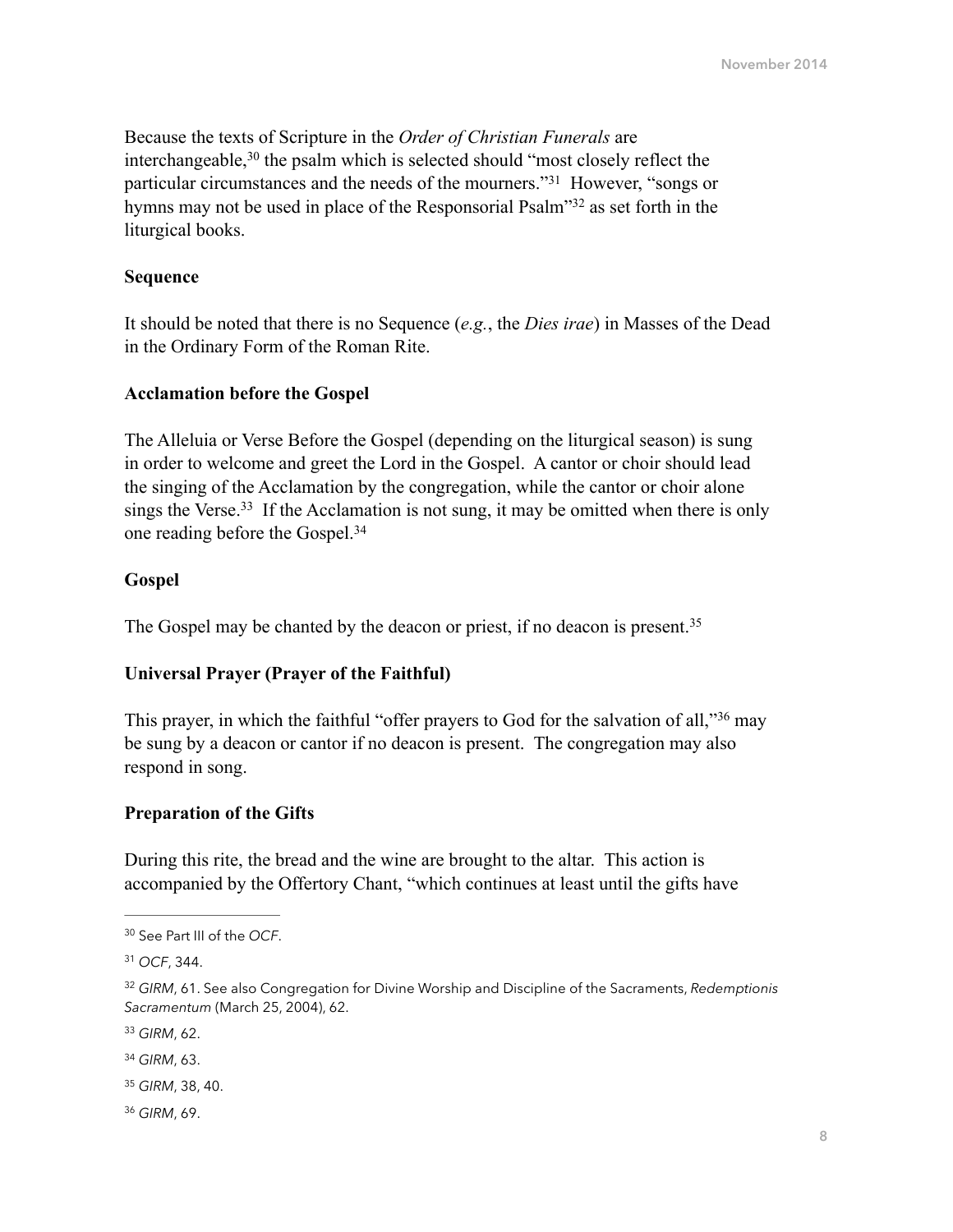been placed on the altar."<sup>37</sup> Suitable sacred music for this procession may be selected by following the norms for the Entrance Chant (*i.e.*, an antiphon, psalm or suitable song approved the bishops of the United States).<sup>38</sup> The length of this, or any chant, should not excessively delay the action of the liturgy or make the liturgy to appear secondary and at the service of the music.<sup>39</sup>

#### **The Eucharistic Prayer**

The three acclamations during the Eucharistic Prayer are the *Sanctus* (Holy, Holy, Holy), Memorial Acclamation, and Great Amen. These acclamations do not accompany any liturgical action; they are the prayer of the liturgy and they are to be sung or said by all the people with the priest.<sup>40</sup>

It is not unusual today for the congregation at a Mass of Christian Burial to include worshipers who have little or no experience of Catholic liturgy. In such cases, it may be advisable to use a simple English chant setting of the ordinary which may be easily sung by the gathered faithful. Another option is to use a setting of the ordinary whose common melodic material ties together the three acclamations during the Eucharistic Prayer.<sup>41</sup>

## **The Lord's Prayer**

The Lord's Prayer is sung or said by all the faithful.<sup>42</sup> It should never be sung by a soloist alone.

# *Agnus Dei*

The *Agnus Dei* (Lamb of God) accompanies the Fraction Rite during which the priest breaks the host(s). It is "usually sung by the choir or cantor with the congregation replying; or at least recited aloud."<sup>43</sup> "It is not permitted to substitute other chants for those found in the Order of Mass, for example, at the *Agnus Dei*."<sup>44</sup> As well, it is not permitted to use versions of the text of the *Agnus Dei* which differ from those given in the *Roman Missal* (*e.g.*, *Agnus dei, qui tollis peccata mundi, dona eis requiem*).

- *GIRM*, 81. <sup>42</sup>
- 43 GIRM, 83.
- *GIRM*, 366. <sup>44</sup>

<sup>&</sup>lt;sup>37</sup> GIRM, 74.

*GIRM*, 74. <sup>38</sup>

<sup>&</sup>lt;sup>39</sup> Tra le sollecitudini, 23.

*GIRM*, 79. <sup>40</sup>

*Cf*. *GIRM*,385. <sup>41</sup>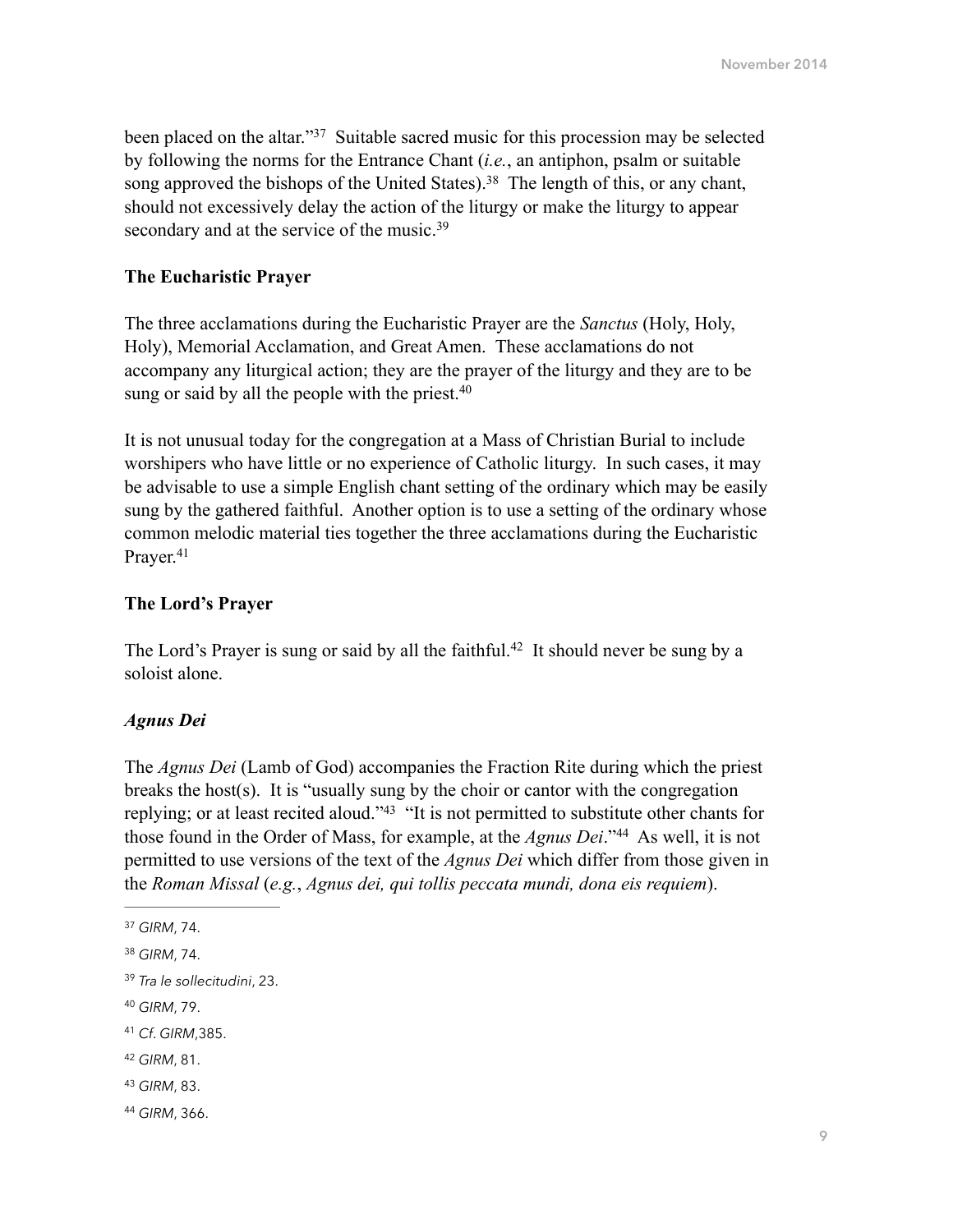#### **Holy Communion**

"While the priest is receiving the Sacrament, the Communion Chant is begun, its purpose being to express the spiritual union of the communicants by means of the unity of their voices, to show gladness of heart, and to bring out more clearly the 'communitarian' character of the procession to receive the Eucharist. The singing is prolonged for as long as the Sacrament is being administered to the faithful."45

The first option given for the Communion chant is the antiphon from the Roman Missal or the antiphon with its psalm from the *Roman Gradual*.<sup>46</sup> As with the Entrance chant, other settings of the antiphon, other psalms or antiphons, or hymns approved by the United States Conference of Catholic Bishops may also be used during the Communion of the congregation. If instrumental music is played during the reception of Holy Communion, then the antiphon in the *Roman Missal* is recited or sung.

After the reception of Holy Communion by the congregation, a psalm, canticle of praise, or other hymn may be sung.47

#### **Song of Farewell**

Following the Prayer after Communion, the Mass of Christian Burial continues with the Final Commendation. At this time, the Song of Farewell is sung. This song "should affirm hope and trust in the Paschal Mystery, [and] is the climax of the Rite of Final Commendation. It should be sung to a melody simple enough for all to sing. It may take this form of a responsory or even a hymn."<sup>48</sup> Most hymnals and liturgical music resources offer settings of the proper texts which utilize well-known melodies.

It should be noted that one may also choose from any one of the alternative texts offered in Part V of the *Order of Christian Funerals* or use some other suitable song.49

#### **Procession to the Place of Committal**

As the final procession makes its way to the doors of the church, one of the texts listed in the rite may be sung.<sup>50</sup> The singing may continue during the transition to the place

- <sup>47</sup> GIRM, 88.
- 48 OCF, 147.
- 49 OCF, 174.
- <sup>50</sup> OCF, 176.

<sup>&</sup>lt;sup>45</sup> GIRM, 86.

*GIRM*, 87. <sup>46</sup>